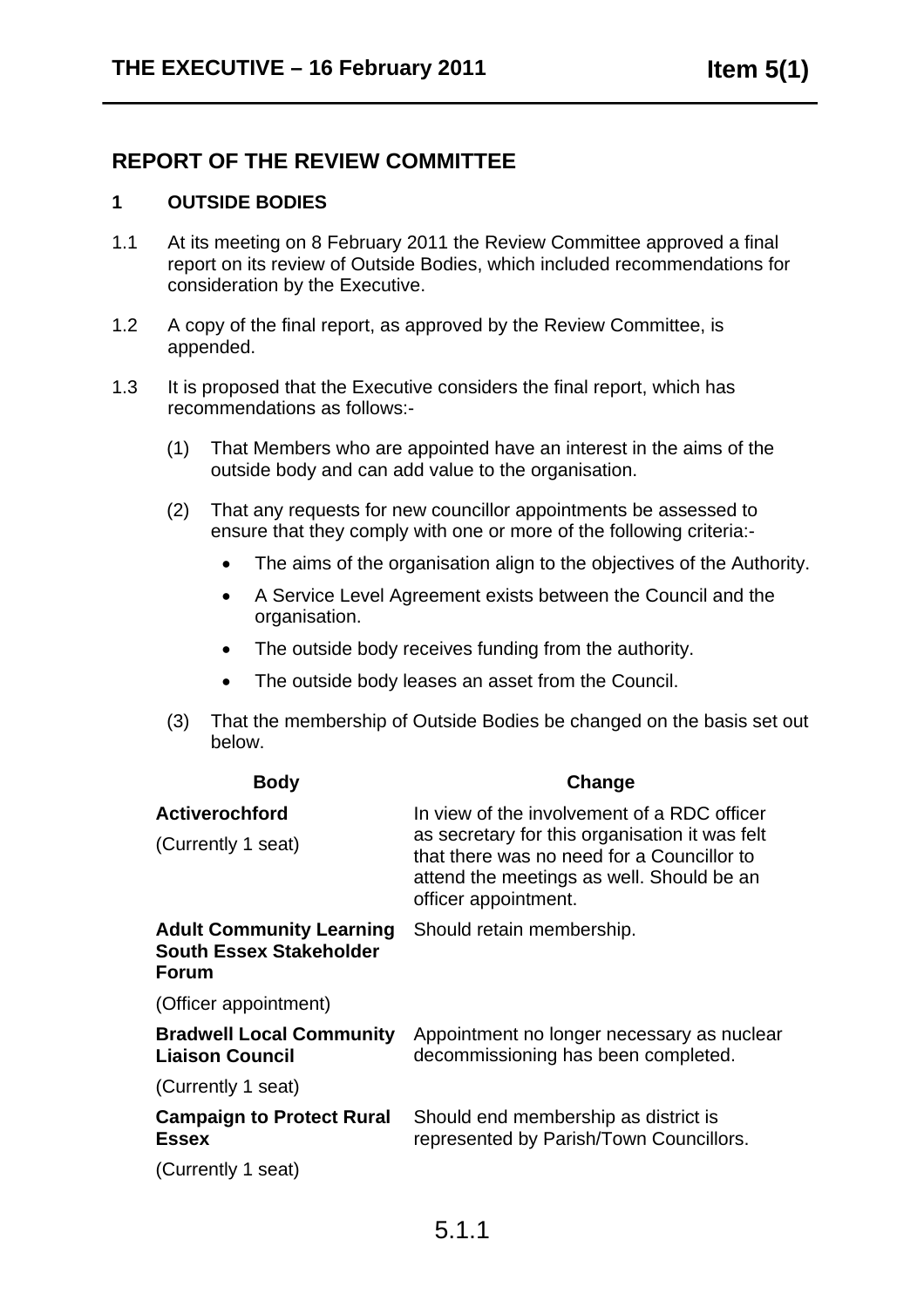| <b>Body</b>                                                                              | Change                                                                                                                                                                                                             |
|------------------------------------------------------------------------------------------|--------------------------------------------------------------------------------------------------------------------------------------------------------------------------------------------------------------------|
| <b>Castle Point and Rochford</b><br><b>Domestic Violence Panel</b>                       | Due to the complexities of the work<br>undertaken and, an officer already attends<br>the meetings, it was felt that this should be<br>an officer appointment.                                                      |
| (Currently 1 seat)                                                                       |                                                                                                                                                                                                                    |
| <b>Castle Point and Rochford</b><br><b>Police Community</b><br><b>Consultative Group</b> | Should be an officer appointment.                                                                                                                                                                                  |
| (Currently 1 seat)                                                                       |                                                                                                                                                                                                                    |
| <b>Cory Environmental Trust</b><br>in Rochford                                           | Should retain membership.                                                                                                                                                                                          |
| (Currently 1 seat)                                                                       |                                                                                                                                                                                                                    |
| <b>Essex Rail Seminar</b>                                                                | Should end membership, meeting can be<br>advertised to Members so District can be<br>represented. Also it would be worthwhile for<br>the Council to receive minutes of their<br>meetings for information purposes. |
| (Currently 1 seat)                                                                       |                                                                                                                                                                                                                    |
| <b>Hockley Community</b><br><b>Centre Association</b>                                    | Should retain membership.                                                                                                                                                                                          |
| (Currently 2 seats)                                                                      |                                                                                                                                                                                                                    |
| <b>Local Government</b><br><b>Association Rural</b><br><b>Commission</b>                 | Should retain membership.                                                                                                                                                                                          |
| (Currently 1 seat)                                                                       |                                                                                                                                                                                                                    |
| <b>Local Government</b><br><b>Association Urban</b><br><b>Commission</b>                 | Should retain membership.                                                                                                                                                                                          |
| (Currently 1 seat)                                                                       |                                                                                                                                                                                                                    |
| <b>London Southend Airport</b><br><b>Consultative Committee</b>                          | Should retain membership, the team felt that<br>the relevant Portfolio Holders (Business,                                                                                                                          |
| (Currently 3 seats)                                                                      | Planning and Environment) should be the<br>appointments. It was not felt that substitutes<br>were appropriate for this body.                                                                                       |
| <b>NACRO N.C.E. Ltd</b>                                                                  | Should retain membership.                                                                                                                                                                                          |
| (Officer appointment)                                                                    |                                                                                                                                                                                                                    |
| <b>Rayleigh Grange</b><br><b>Community Association</b><br><b>Governing Body</b>          | Should retain membership.                                                                                                                                                                                          |
| (Currently 2 seats)                                                                      |                                                                                                                                                                                                                    |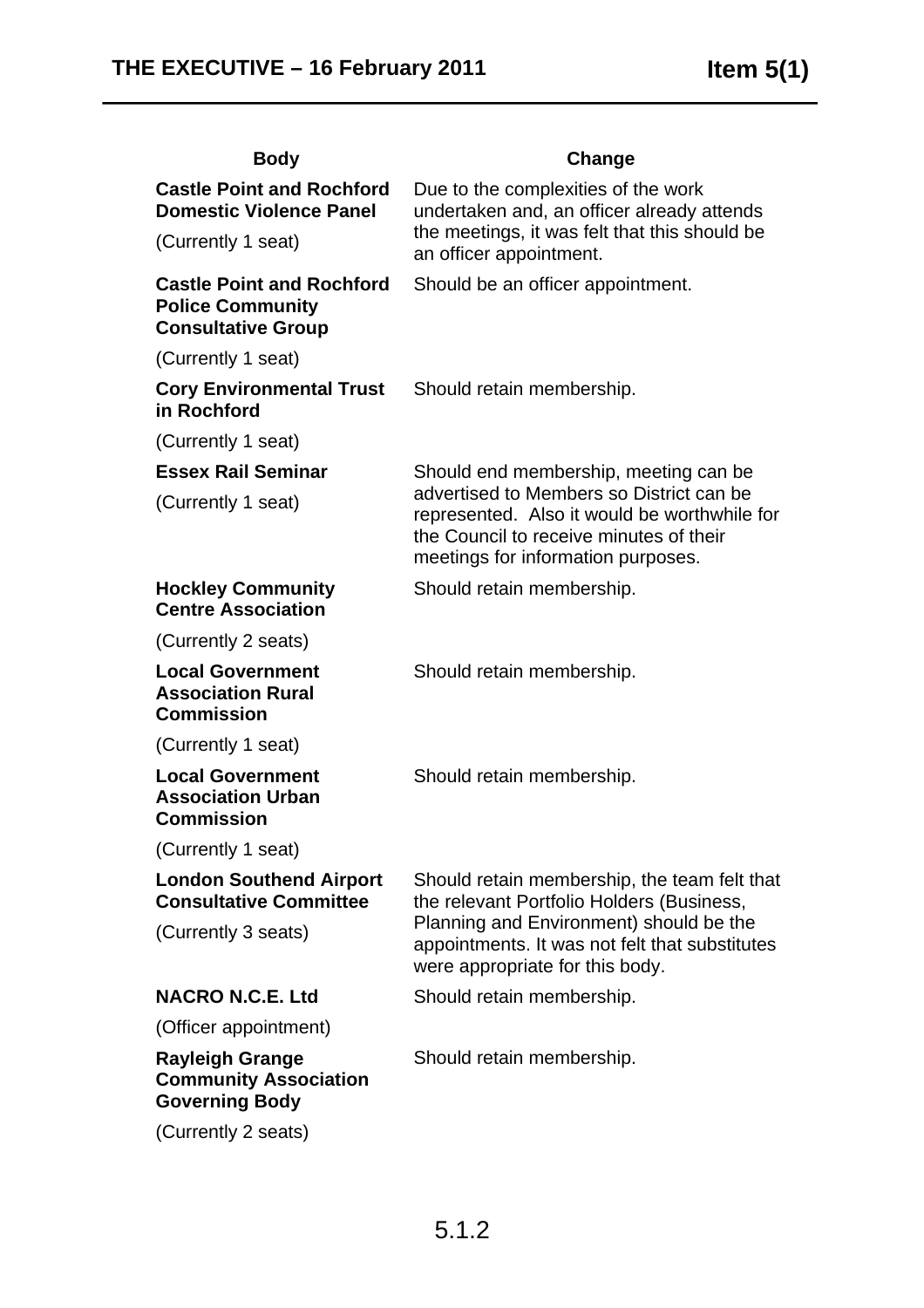| <b>Body</b>                                                                                  | Change                                                                           |
|----------------------------------------------------------------------------------------------|----------------------------------------------------------------------------------|
| <b>Rayleigh Mount Local</b><br><b>Committee</b>                                              | Should retain membership.                                                        |
| (Currently 1 seat)                                                                           |                                                                                  |
| <b>Relate South Essex</b>                                                                    | Should retain membership.                                                        |
| (Currently 1 seat)                                                                           |                                                                                  |
| <b>Rochford Hundred</b><br><b>Association of Local</b><br><b>Councils</b>                    | Should retain membership.                                                        |
| (Currently 1 seat)                                                                           |                                                                                  |
| <b>Rochford and Rayleigh</b><br><b>Citizens Advice Bureau</b><br><b>Management Committee</b> | Should retain membership.                                                        |
| (Currently 1 seat)                                                                           |                                                                                  |
| <b>South Essex</b><br><b>Environmental Protection</b><br><b>Advisory Group (SEEPAG)</b>      | Should be a Portfolio Holder appointment<br>only.                                |
| (Currently 3 seats)                                                                          |                                                                                  |
| <b>Springboard Home</b><br><b>Improvement Service</b><br><b>Support Group</b>                | Should retain membership.                                                        |
| (Officer appointment)                                                                        |                                                                                  |
| <b>Traffic Penalty Tribunal</b>                                                              | Only if necessary it should be an officer<br>appointment.                        |
| (Currently 1 seat)                                                                           |                                                                                  |
| <b>Warehouse Centre, Active</b><br><b>Christian Trust</b>                                    | Should end membership as now a well<br>established organisation within the area. |
| (Currently 1 seat)                                                                           |                                                                                  |

Note: The Executive will need to make recommendations on this subject to Council.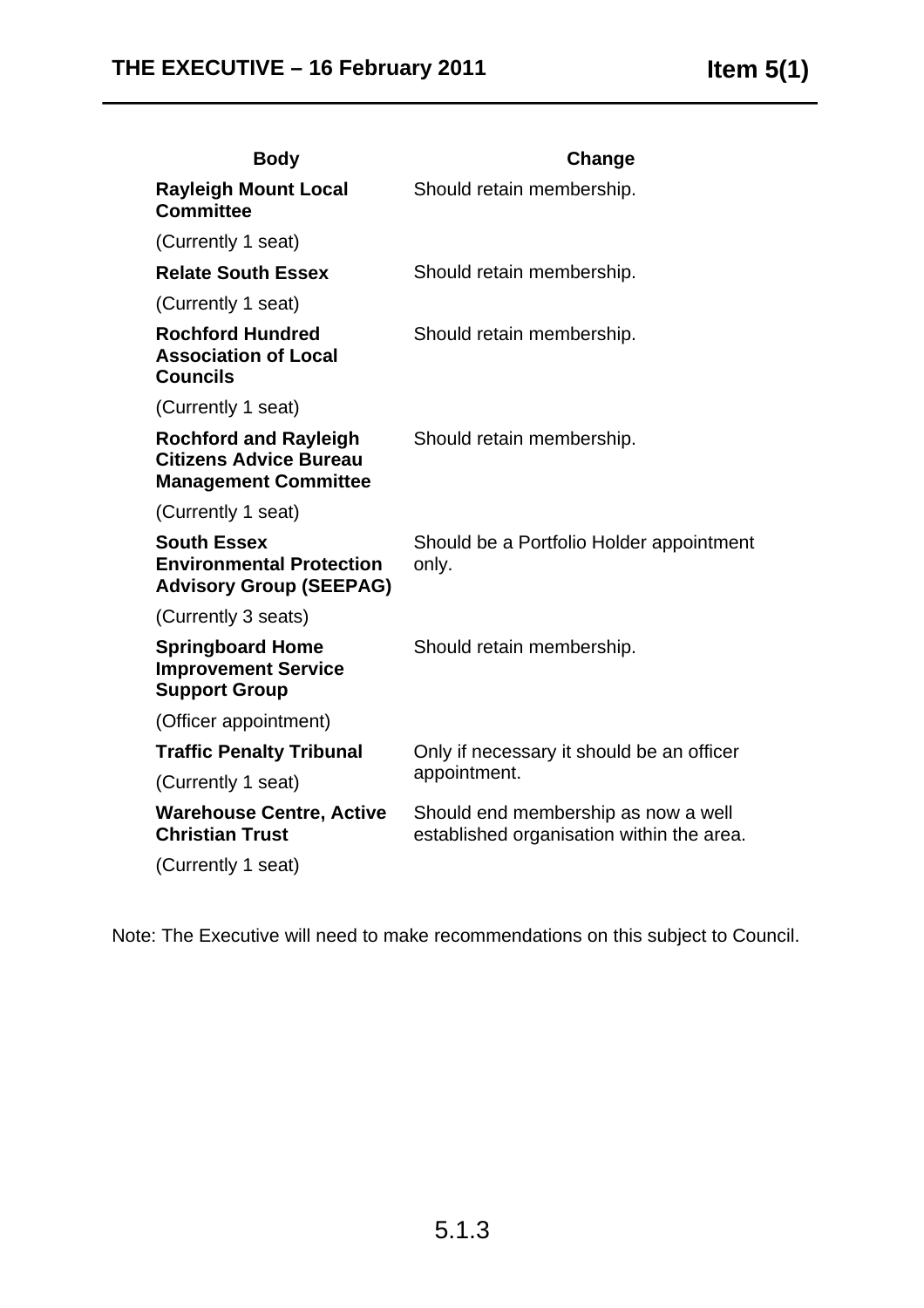as approved by the Review Committee Final Report of the Project Team

Review of the Member Role on Outside Bodies/Benefit to the Council/Outside Body